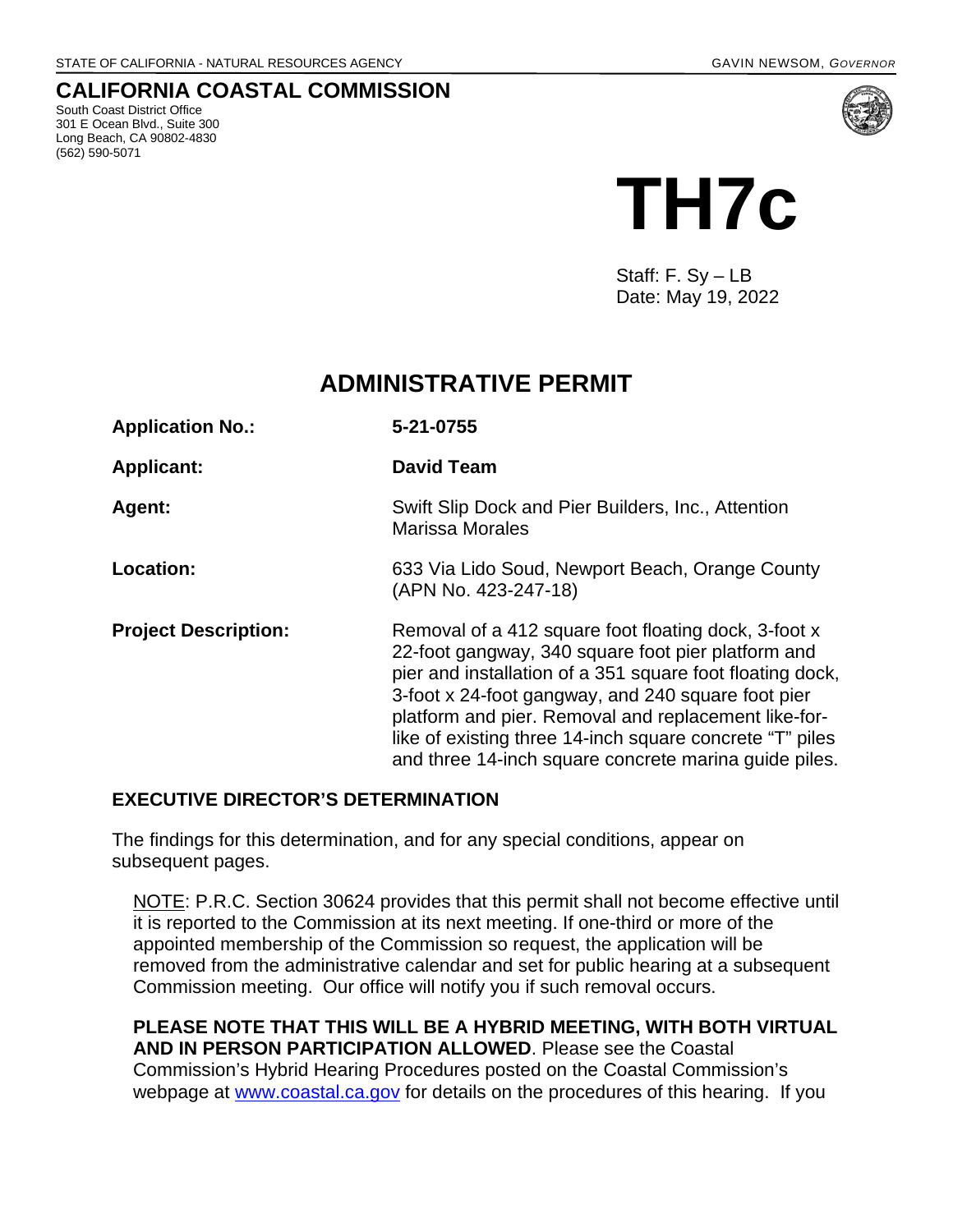would like to receive a paper copy of the Coastal Commission's Hybrid Hearing Procedures, please call 415-904-5202.

The in-person hearing will be held at:

### **Hilton San Diego/Del Mar 15575 Jimmy Durante Blvd. Del Mar, CA 92014**

The Commission strongly encourages continued participation virtually through video and teleconferencing due to changing Covid-19 conditions.

#### IMPORTANT - Before you may proceed with development, the following must occur:

Pursuant to 14 Cal. Admin. Code Sections 13150(b) and 13158, you must sign the enclosed duplicate copy acknowledging the permit's receipt and accepting its contents, including all conditions, and return it to our office. Following the Commission's meeting, and once we have received the signed acknowledgement and evidence of compliance with all special conditions, we will send you a Notice of Administrative Permit Effectiveness.

### **BEFORE YOU CAN OBTAIN ANY LOCAL PERMITS AND PROCEED WITH DEVELOPMENT, YOU MUST HAVE RECEIVED BOTH YOUR ADMINISTRATIVE PERMIT AND THE NOTICE OF PERMIT EFFECTIVENESS FROM THIS OFFICE.**

 John Ainsworth Executive Director

 by: Fernie Sy Coastal Program Analyst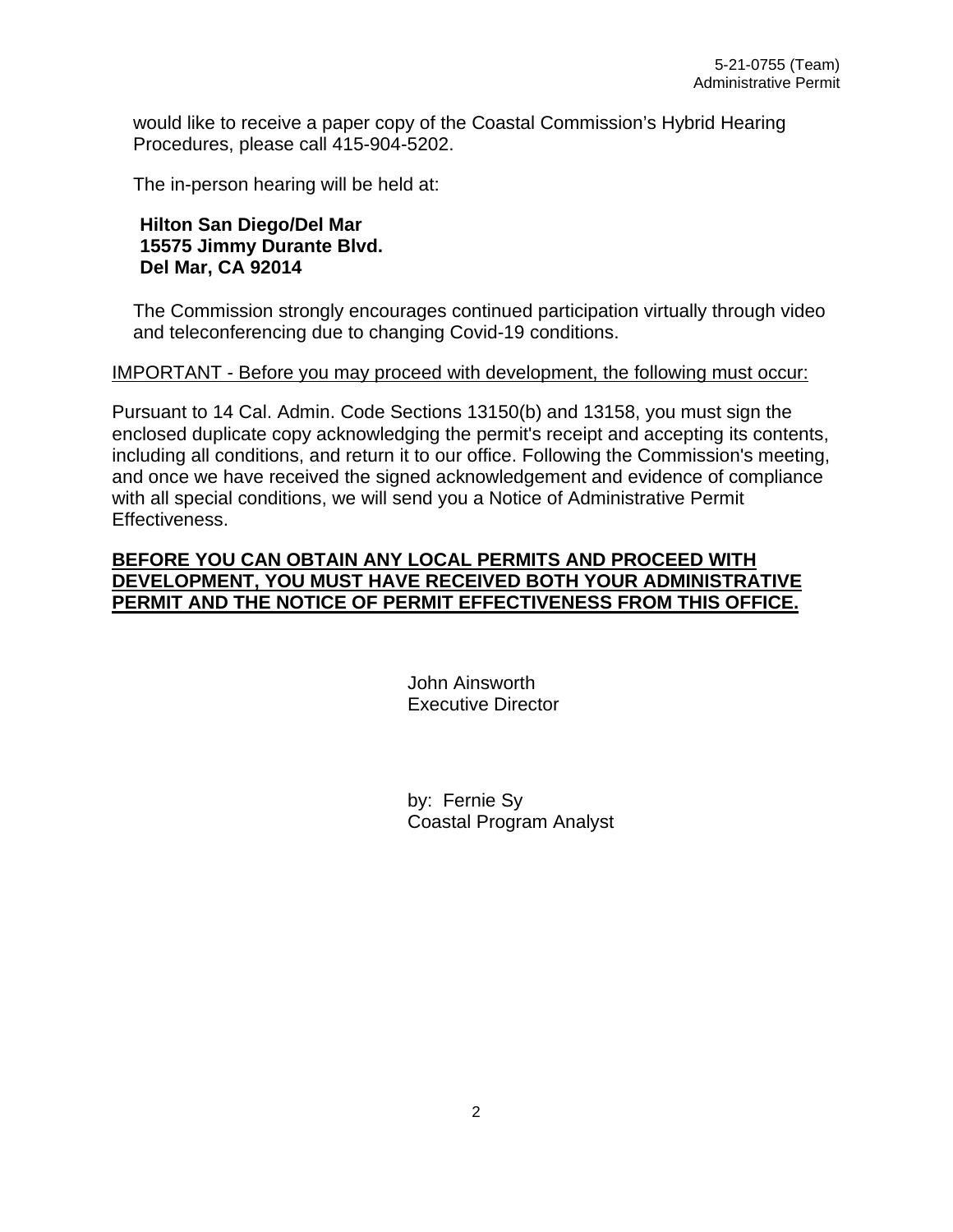# **Contents**

# **EXHIBITS**

| Exhibit No. 1 – Location Map       |
|------------------------------------|
| Exhibit No. 2 – Existing Site Plan |
| Exhibit No. 3 – Proposed Site Plan |
| Exhibit No. 4 - Overlay Site Plan  |
|                                    |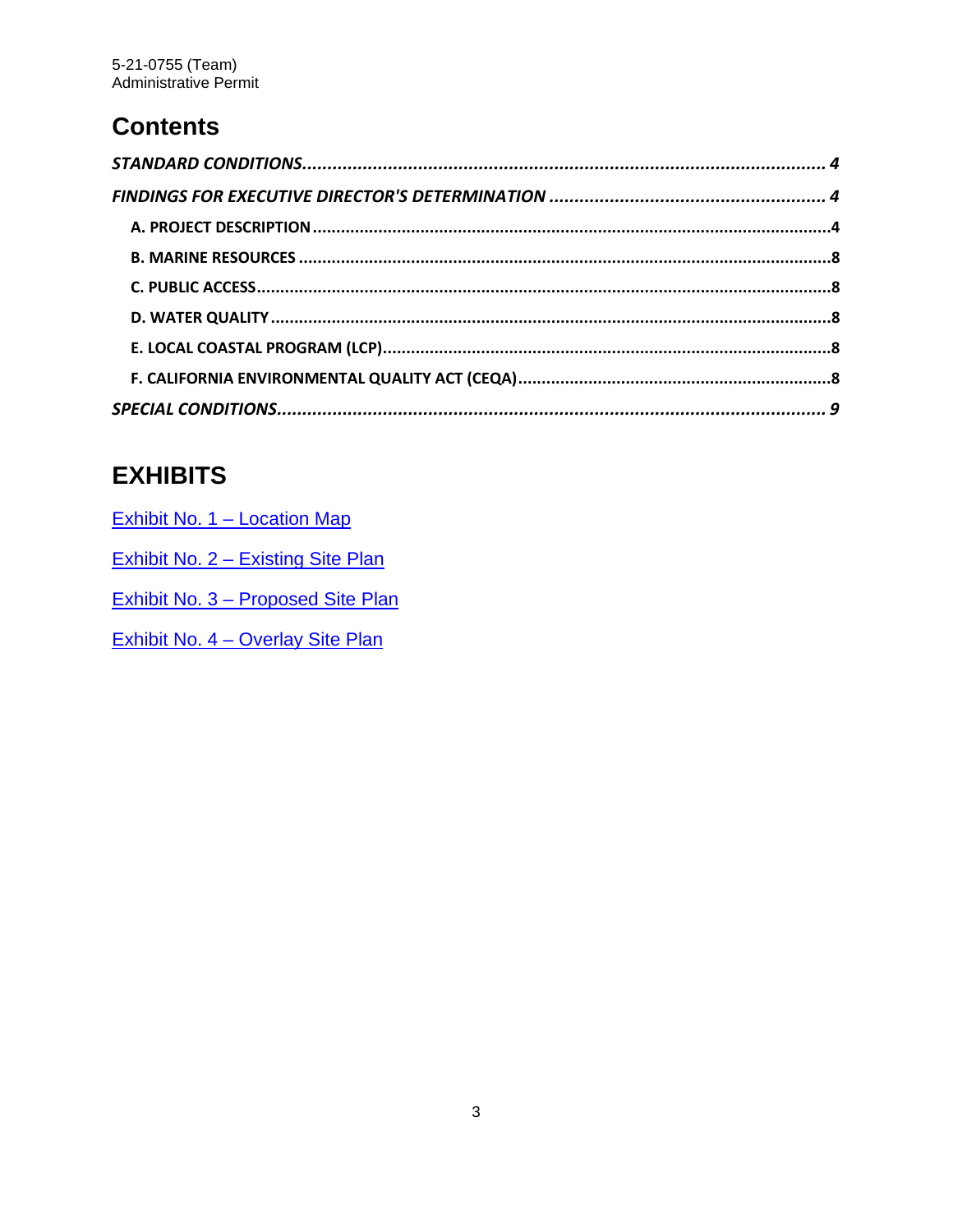# <span id="page-3-0"></span>**STANDARD CONDITIONS**

This permit is granted subject to the following standard conditions:

- 1. **Notice of Receipt and Acknowledgment.** The permit is not valid and development shall not commence until a copy of the permit, signed by the permittee or authorized agent, acknowledging receipt of the permit and acceptance of the terms and conditions, is returned to the Commission office.
- 2. **Expiration.** If development has not commenced, the permit will expire two years from the date the Commission voted on the application. Development shall be pursued in a diligent manner and completed in a reasonable period of time. Application for extension of the permit must be made prior to the expiration date.
- 3. **Interpretation**. Any questions of intent or interpretation of any term or condition will be resolved by the Executive Director or the Commission.
- 4. **Assignment.** The permit may be assigned to any qualified person, provided assignee files with the Commission an affidavit accepting all terms and conditions of the permit.
- 5. **Terms and Conditions Run with the Land.** These terms and conditions shall be perpetual, and it is the intention of the Commission and the permittee to bind all future owners and possessors of the subject property to the terms and conditions.

### **SPECIAL CONDITIONS:** See pages nine through fifteen.

### **EXECUTIVE DIRECTOR'S DETERMINATION (continued):**

The Executive Director hereby determines that the proposed development is a category of development, which, pursuant to PRC Section 30624, qualifies for approval by the Executive Director through the issuance of an Administrative Permit. Subject to Standard and Special Conditions as attached, said development is in conformity with the provisions of Chapter 3 of the Coastal Act of 1976 and will not have any significant impacts on the environment within the meaning of the California Environmental Quality Act. If located between the nearest public road and the sea, this development is in conformity with the public access and public recreation policies of Chapter 3.

# <span id="page-3-1"></span>**FINDINGS FOR EXECUTIVE DIRECTOR'S DETERMINATION**

# <span id="page-3-2"></span>**A. PROJECT DESCRIPTION**

The proposed project is the removal of a 412 square foot floating dock, 3-foot x 22-foot gangway, 340 square foot pier platform and pier and installation of a 351 square foot floating dock, 3-foot x 24-foot gangway, and 240 square foot pier platform and pier. Removal and replacement like-for-like of existing three 14-inch square concrete "T"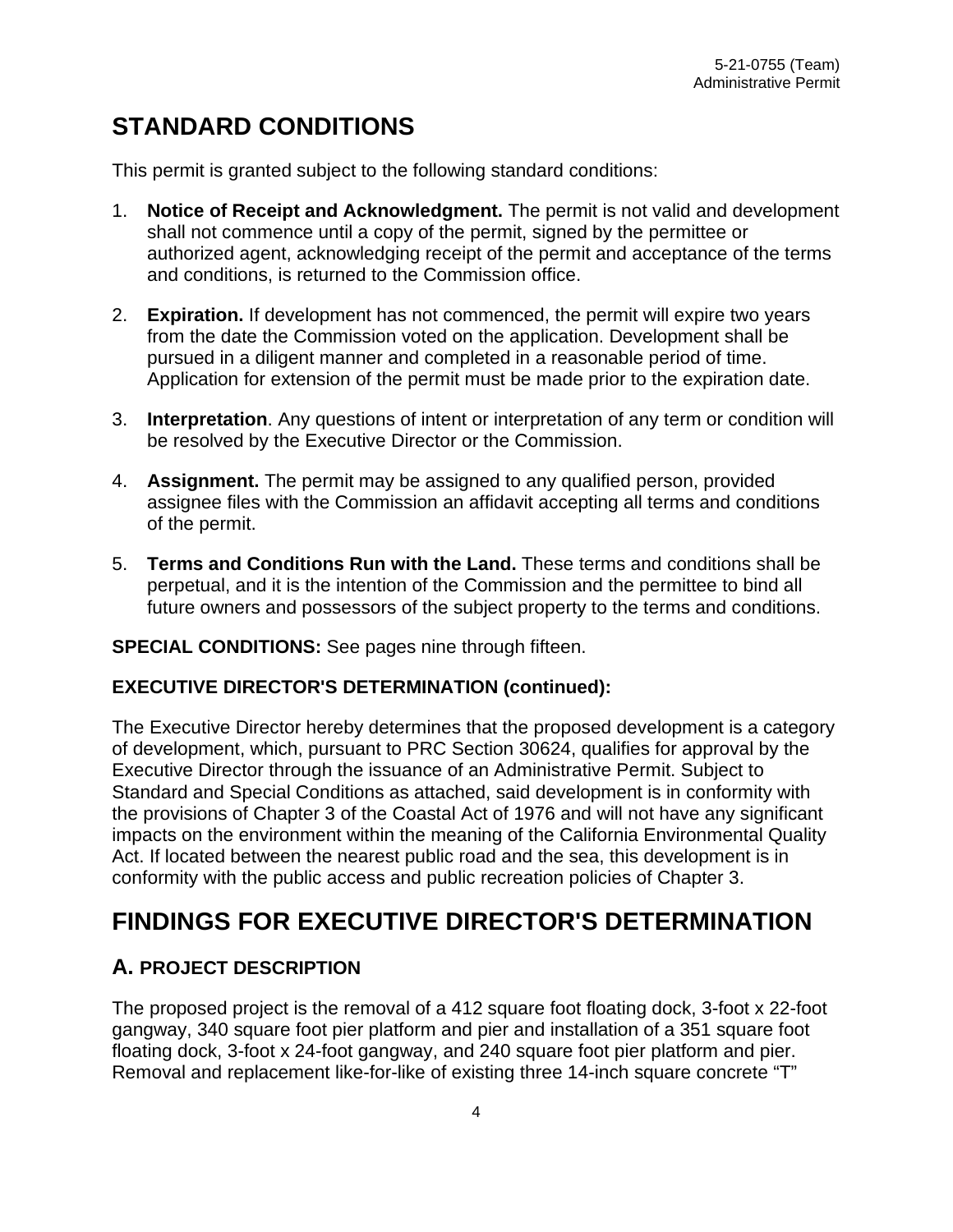piles and three 14-inch square concrete marina guide piles is also proposed (**[Exhibits](https://documents.coastal.ca.gov/reports/2022/6/Th7c/Th7c-6-2022-exhibits.pdf)  [No. 2-4](https://documents.coastal.ca.gov/reports/2022/6/Th7c/Th7c-6-2022-exhibits.pdf)**). The new dock system will be comprised of wood and composite material, foam, and concrete. Water coverage from the floating dock system compared to the proposed floating dock system will be decreased from 818 square feet to 687 square feet (a decrease of 131 square feet.). The number of piles will remain the same. The existing dock float extends bayward past the U.S. Pierhead Line and the proposed dock float will extend the same distance with no further bayward encroachment. The project was approved by the Newport Beach Harbor Commission, including the dock float extension past the U.S. Pierhead Line. The project is generally consistent with the size of docks in the adjacent area and is consistent with past Commission-issued permits. The City of Newport Beach Harbor Resources Division has developed Harbor Design Criteria Guidelines and Standards which, though not certified by the Coastal Commission, provide criteria for designing dock systems in a way that minimizes water coverage while providing for a usable dock. The proposed project is generally consistent with those guidelines and standards.

Any potential addition/expansion to the floating dock system, whether temporary or permanent, even if not required to be attached to the bulkhead or a pile in the bay, would constitute development as defined in section 30106 of the Coastal Act<sup>1</sup>, would be located in Newport Bay within the Commission's retained jurisdiction and would necessitate review and approval by the Coastal Commission, including issuance of an amendment to this permit or a new CDP. This review would also give the Commission an opportunity to review and analyze any potential adverse impacts of an increase of water coverage in an area where such coverage is already a concern. **Special Condition No. 6** further clarifies that any improvement or repair or maintenance of the subject proposed development will require an amendment to this CDP or a new CDP.

The subject site is a bulkheaded property fronting Newport Bay located at 633 Via Lido Soud in the City of Newport Beach, Orange County (**[Exhibit No. 1](https://documents.coastal.ca.gov/reports/2022/6/Th7c/Th7c-6-2022-exhibits.pdf)**). The dock will be used for boating related purposes to serve a single-family residential development. Single-family residences and associated private dock systems characterize the subject site and the surrounding area.

<span id="page-4-0"></span><sup>1</sup> Section 30106 of the Coastal Act defines "Development" as follows: "Development" means, on land, in or under water, the placement or erection of any solid material or structure; discharge or disposal of any dredged material or of any gaseous, liquid, solid, or thermal waste; grading, removing, dredging, mining, or extraction of any materials; change in the density or intensity of use of land, including, but not limited to, subdivision pursuant to the Subdivision Map Act (commencing with Section 66410 of the [Government Code\)](http://leginfo.legislature.ca.gov/faces/codes_displayexpandedbranch.xhtml?tocCode=GOV&division=2.&title=7.&part=&chapter=&article=), and any other division of land, including lot splits, except where the land division is brought about in connection with the purchase of such land by a public agency for public recreational use; change in the intensity of use of water, or of access thereto; construction, reconstruction, demolition, or alteration of the size of any structure, including any facility of any private, public, or municipal utility; and the removal or harvesting of major vegetation other than for agricultural purposes, kelp harvesting, and timber operations which are in accordance with a timber harvesting plan submitted pursuant to the provisions of the Z'berg-Nejedly [Forest Practice Act of 1973](http://leginfo.legislature.ca.gov/faces/codes_displayexpandedbranch.xhtml?tocCode=PRC&division=4.&title=&part=2.&chapter=8.&article=) (commencing wit[h Section 4511\)](http://leginfo.legislature.ca.gov/faces/codes_displayexpandedbranch.xhtml?tocCode=PRC&division=4.&title=&part=2.&chapter=8.&article=).

As used in this section, "structure" includes, but is not limited to, any building, road, pipe, flume, conduit, siphon, aqueduct, telephone line, and electrical power transmission and distribution line.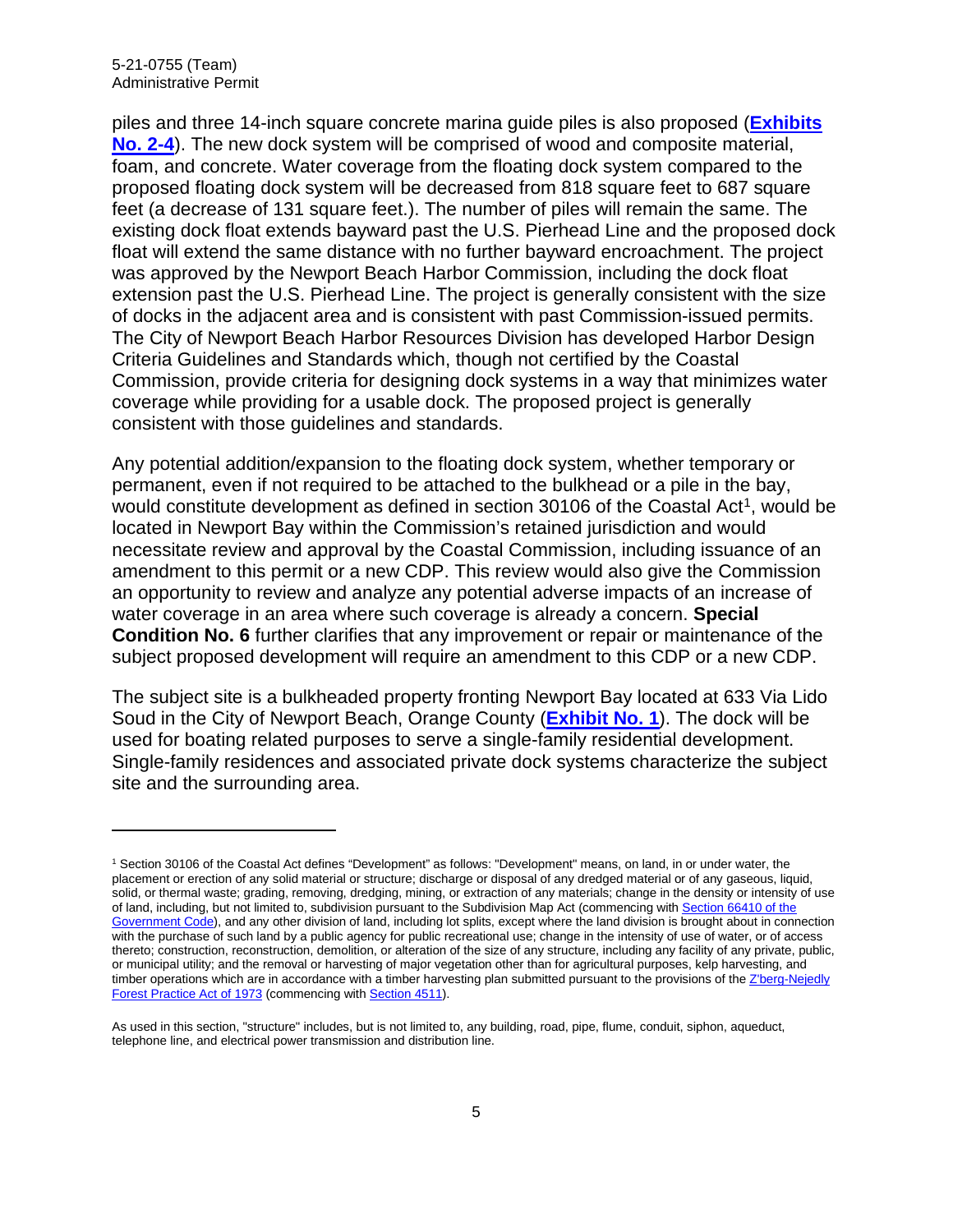The proposed project extends out into public tidelands and submerged lands in Newport Bay that are administered by the City of Newport Beach pursuant to a Tidelands Grant (City of Newport Beach Tidelands and Submerged Lands in Newport Bay – Statutes of 1919, Chapter 494, Page 1011 and Statutes of 1927, Chapter 70, Page 125). Pursuant to Public Resources Code section 7552.5, the submerged land is subject to a navigational easement that, in general, precludes the owner from preventing the public from using the waters for navigational purposes even if the submerged lands are not public trust lands. No work is proposed on or in the submerged lands that would encroach bayward resulting in interference with navigation through the waterway. Thus, the proposed project would not be inconsistent with the navigational easement.

The subject site is within the Coastal Commission's retained permit jurisdiction. However, the City is the local permit issuing authority for development (i.e., a floating dock system) located in the waters of Newport Beach and as such, issues Approval-In-Concepts for developments located in these waters. The applicant received an Approval-in-Concept from the City of Newport Beach Public Works on September 30, 2021. The existing and proposed project is located on submerged area that is managed by the City of Newport Beach, and as such, the City also issues permits entitled "City of Newport Beach Harbor Permits." The Harbor Permit does not constitute a lease; however, it authorizes the development over public tidelands managed by the City of Newport Beach. The City assesses a fee for temporary private use of the public tidelands either bi-monthly or annually through the water bill associated with the adjacent private property and the funds from those fees are deposited in a Tidelands Fund reserved for improvements in Newport Harbor. Regarding the project site, the applicant has paid the fee and does have an active "City of Newport Beach Harbor Permit."

There is no direct public pedestrian access to public tidelands through the private residential lot at the subject site. However, public access is available approximately 370 feet west of the project site at the Via Orviento street-end. From this access point, members of the public may access bay waters and, for example, launch a kayak or SUP (standup paddle board). The public can also access the beach/public tidelands area along Lido Island by watercraft or by swimming to this area from the bay. Therefore, the proposed project does not result in adverse impacts to public access or recreation. In order to preserve and maintain access to the public Tidelands if development patterns change in the future or if there is an effort to expand public access within the canals**, Special Condition No. 4** is imposed stating that the approval of a coastal development permit for the project does not waive any public rights or interest that exist or may exist on the property.

The applicant submitted an eelgrass survey for the project site conducted on March 11, 2021, which determined that no eelgrass was located within the project site. Eelgrass surveys completed between August through October are valid until the resumption of active growth (i.e., March 1). This date has passed, and the subject eelgrass survey is no longer valid for project construction. Therefore, the Commission imposes **Special Condition No. 2**, which requires a new eelgrass survey and identifies the procedures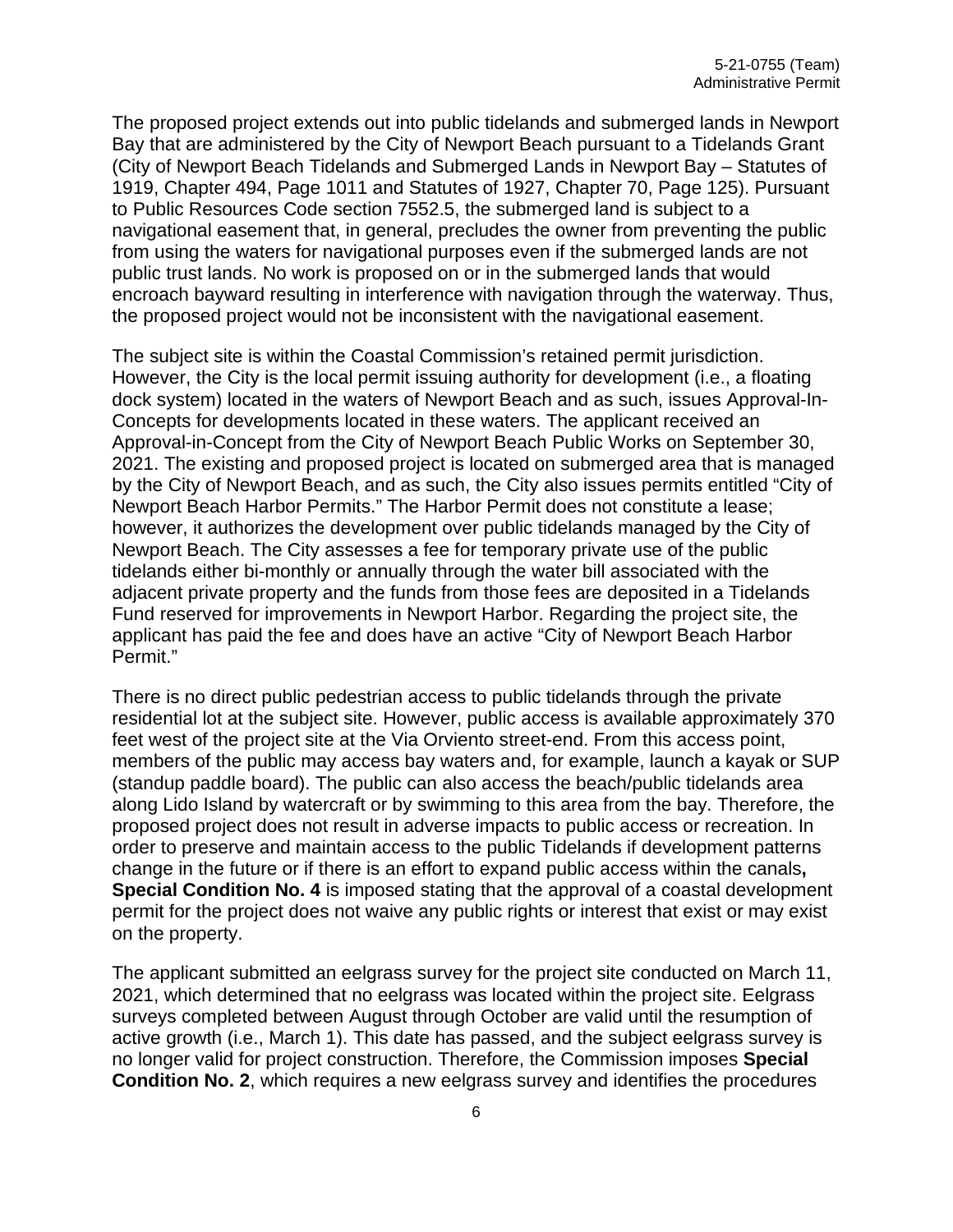necessary to be completed prior to beginning construction. If the pre-construction eelgrass survey required by **Special Condition No. 2** identifies new eelgrass beds that would be impacted by the proposed dock construction, the applicant must apply for a CDP amendment or new CDP to re-design and/or relocate the new dock to avoid eelgrass impacts consistent with Sections 30230 and 30231 of the Coastal Act which protect biological resources.

The applicant has submitted a Caulerpa survey conducted in conjunction with the eelgrass survey on March 11, 2021. The bathymetric surveys did not find evidence of Caulerpa onsite—however, Caulerpa surveys only remain valid for 90 days. Given the potential for the Caulerpa species to take over eelgrass and other marine habitat in the project vicinity, the Commission staff recommends requires an up-to-date Caulerpa survey be conducted prior to commencement of the project, as addressed by **Special Condition No. 3**. Also, if any Caulerpa is found on the project site, **Special Condition No. 3** identifies the procedures necessary to be completed prior to beginning any construction consistent with Sections 30230 and 30231 of the Coastal Act which protect biological resources.

There is potential for the discharge of demolition or construction debris into coastal waters at the project site. This could result in adverse effects on the marine environment. The proposed development includes protective measures to ensure that coastal waters and marine resources will not be adversely affected before, during or after construction. To ensure that all impacts (pre- and post- construction) to water quality are minimized, and to reduce the potential for construction related impacts on water quality, the Commission imposes **Special Condition No. 1**, which requires, but is not limited to, the appropriate storage and handling of construction equipment and materials to minimize the potential of pollutants to enter coastal waters; and the continued use and maintenance of post-construction BMPs. As conditioned, the proposed project minimizes impacts to biological resources consistent with Sections 30230 and 30231 of the Coastal Act.

The applicant has indicated that the project has a pending Clean Water Act Section 401 Water Quality Standards Certification under review from the Regional Water Quality Control Board (RWQCB). The applicant has also applied for a permit from the United States Army Corps of Engineers (USACE), which is pending until coastal development permit approval. To ensure that the proposed project adheres to the requirements from other resource agencies, and to account for changes to other resource agency permits that may be necessary given the design alternative required by the Commission, **Special Condition No. 5** requires the applicant to comply with all requirements, requests and mitigation measures from the RWQCB, the USACE, the California Department of Fish and Wildlife (CDFW), and the United States Fish and Wildlife Service (USFWS) with respect to preservation and protection of water quality and marine environment consistent with Section 30231, 30232 and 30233 of the Coastal Act.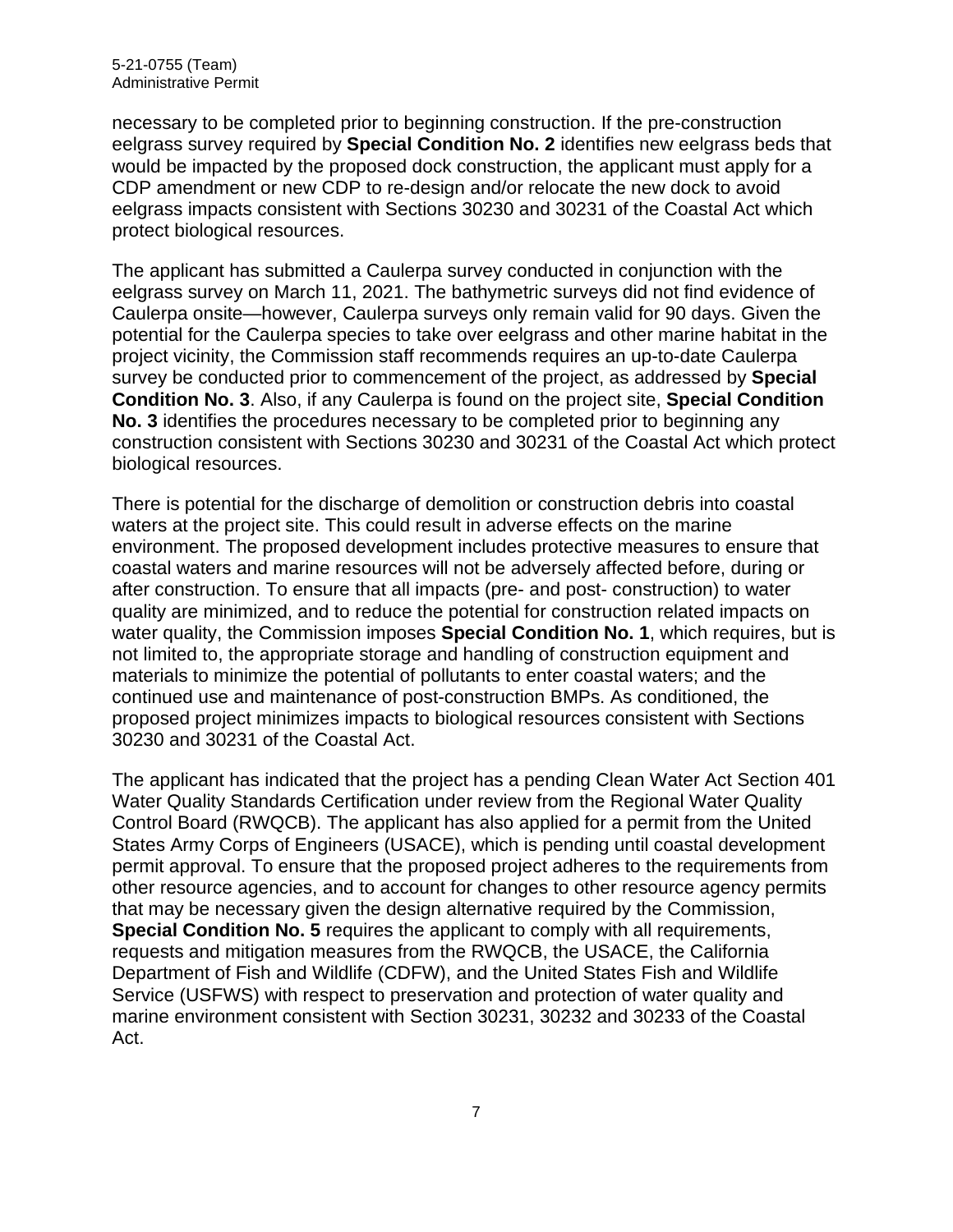# <span id="page-7-0"></span>**B. MARINE RESOURCES**

The proposed private recreational boat dock development and its associated structures are an allowable and encouraged marine-related use. The design of the project includes the minimum size and number of pilings necessary for structural stability. There are no feasible less environmentally damaging alternatives available. As conditioned, the project will not significantly adversely impact eelgrass beds and will not contribute to the dispersal of the invasive aquatic algae, *Caulerpa sp*. Further, as proposed and conditioned, the project, which is to be used solely for recreational boating purposes, conforms to Sections 30224 and 30233 of the Coastal Act.

# <span id="page-7-1"></span>**C. PUBLIC ACCESS**

The proposed development will not have any new adverse impact on public access to the coast or to nearby recreational facilities. Therefore, as conditioned, the proposed development conforms with Sections 30210 through 30214, Sections 30220 through 30224, and 30252 of the Coastal Act.

# <span id="page-7-2"></span>**D. WATER QUALITY**

The proposed work will be occurring on, within, or adjacent to coastal waters. The storage or placement of construction material, debris, or waste in a location where it could be discharged into coastal waters could result in an adverse effect on the marine environment. To reduce the potential for construction related impacts on water quality, the special conditions are imposed requiring, but not limited to, the appropriate storage and handling of construction equipment and materials to minimize the potential of pollutants to enter coastal waters. To reduce the potential for post-construction impacts to water quality the permit requires the continued use and maintenance of postconstruction BMPs. As conditioned, the development conforms to Sections 30230 and 30231 of the Coastal Act.

# <span id="page-7-3"></span>**E. LOCAL COASTAL PROGRAM (LCP)**

The proposed development is located seaward of the mean high tide line and is within the Commission's original permit jurisdiction. The standard of review for development within the Commission's original permit jurisdiction is Chapter 3 of the Coastal Act. The City of Newport Beach certified LCP was certified on January 13, 2017 and may provide guidance for development. As conditioned, the proposed development is consistent with the Chapter 3 policies of the Coastal Act.

# <span id="page-7-4"></span>**F. CALIFORNIA ENVIRONMENTAL QUALITY ACT (CEQA)**

As conditioned, there are no feasible alternatives or additional feasible mitigation measures available that would substantially lessen any significant adverse effect that the activity may have on the environment. Therefore, the proposed project, as conditioned to mitigate the identified impacts, is the least environmentally damaging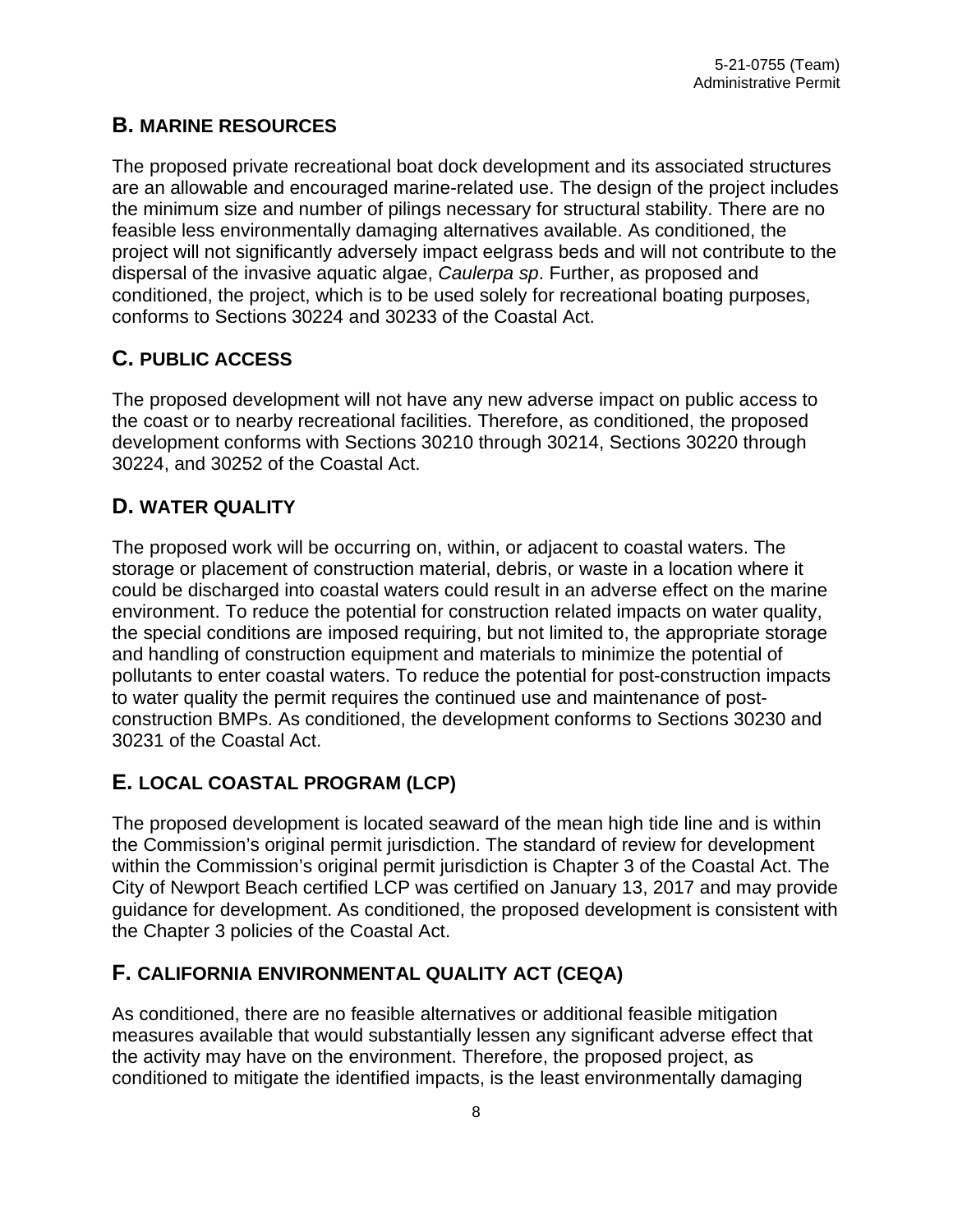feasible alternative and can be found consistent with the requirements of the Coastal Act to conform to CEQA.

# <span id="page-8-0"></span>**SPECIAL CONDITIONS**

The permit is granted subject to the following special conditions:

# **1. Water Quality**

- A. Construction Responsibilities and Debris Removal
	- (1) No demolition or construction materials, equipment, debris, or waste shall be placed or stored where it may enter sensitive habitat, receiving waters or a storm drain, or be subject to wave, wind, rain or tidal erosion and dispersion;
	- (2) Any and all debris resulting from demolition or construction activities, and any remaining construction material, shall be removed from the project site within 24 hours of completion of the project;
	- (3) Demolition or construction debris and sediment shall be removed from work areas each day that demolition or construction occurs to prevent the accumulation of sediment and other debris that may be discharged into coastal waters;
	- (4) Machinery or construction materials not essential for project improvements will not be allowed at any time in the intertidal zone;
	- (5) If turbid conditions are generated during construction a silt curtain will be utilized to control turbidity;
	- (6) Floating booms will be used to contain debris discharged into coastal waters and any debris discharged will be removed as soon as possible but no later than the end of each day;
	- (7) Non buoyant debris discharged into coastal waters will be recovered by divers as soon as possible after loss;
	- (8) All trash and debris shall be disposed in the proper trash and recycling receptacles at the end of every construction day;
	- (9) The applicant shall provide adequate disposal facilities for solid waste, including excess concrete, produced during demolition or construction;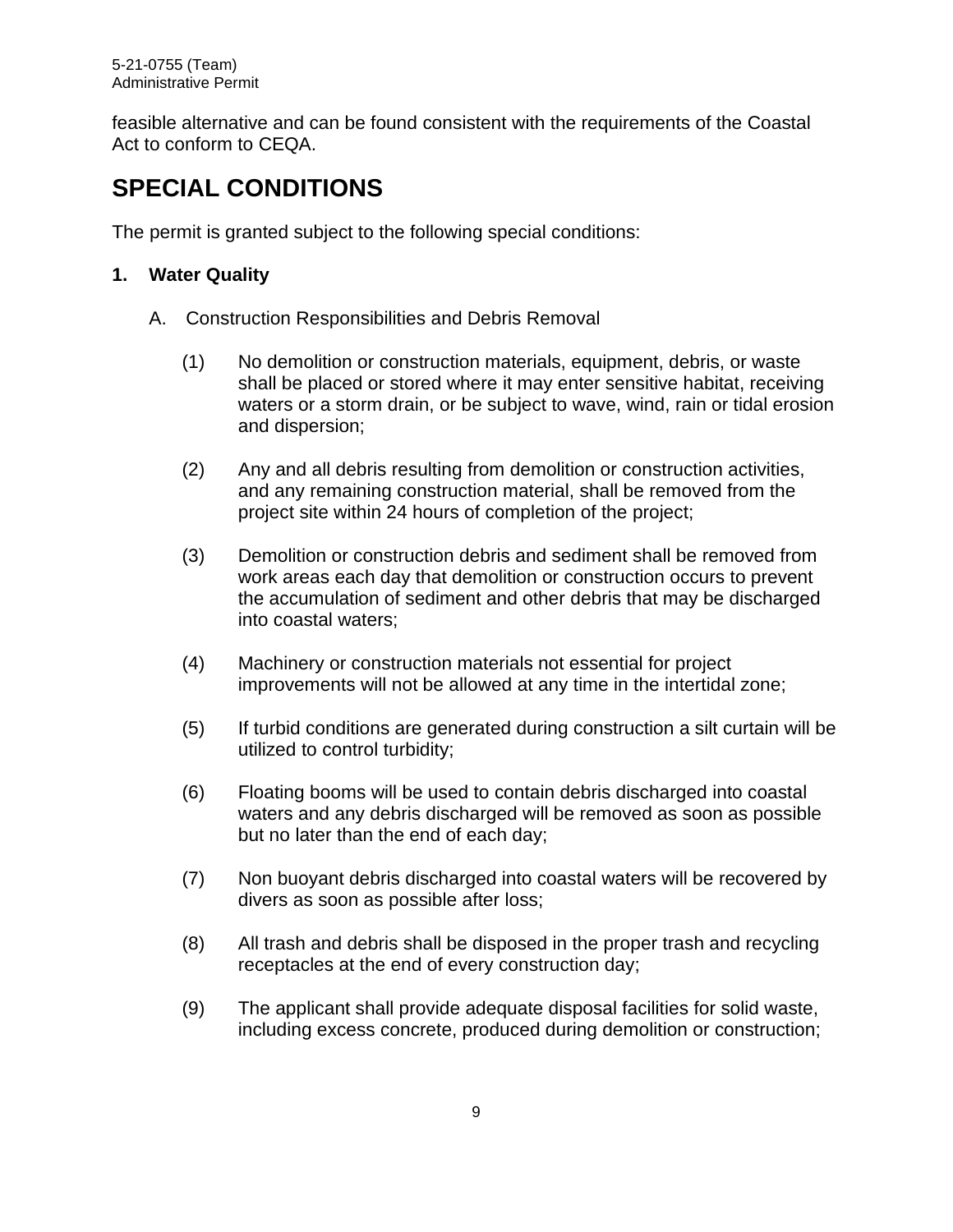- (10) Debris shall be disposed of at a legal disposal site or recycled at a recycling facility. If the disposal site is located in the coastal zone, a coastal development permit or an amendment to this permit shall be required before disposal can take place unless the Executive Director determines that no amendment or new permit is legally required;
- (11) All stock piles and construction materials shall be covered, enclosed on all sides, shall be located as far away as possible from drain inlets and any waterway, and shall not be stored in contact with the soil;
- (12) Machinery and equipment shall be maintained and washed in confined areas specifically designed to control runoff. Thinners or solvents shall not be discharged into sanitary or storm sewer systems;
- (13) The discharge of any hazardous materials into any receiving waters shall be prohibited;
- (14) Spill prevention and control measures shall be implemented to ensure the proper handling and storage of petroleum products and other construction materials. Measures shall include a designated fueling and vehicle maintenance area with appropriate berms and protection to prevent any spillage of gasoline or related petroleum products or contact with runoff. The area shall be located as far away from the receiving waters and storm drain inlets as possible;
- (15) Best Management Practices (BMPs) and Good Housekeeping Practices (GHPs) designed to prevent spillage and/or runoff of demolition or construction-related materials, and to contain sediment or contaminants associated with demolition or construction activity, shall be implemented prior to the on-set of such activity; and
- (16) All BMPs shall be maintained in a functional condition throughout the duration of construction activity.
- B. Best Management Practices Program

By acceptance of this permit the applicant agrees that the long-term water-borne berthing of boat(s) in the approved dock and/or boat slip will be managed in a manner that protects water quality pursuant to the implementation of the following BMPs.

- (1) Boat Cleaning and Maintenance Measures:
	- a. In-water top-side and bottom-side boat cleaning shall minimize the discharge of soaps, paints, and debris;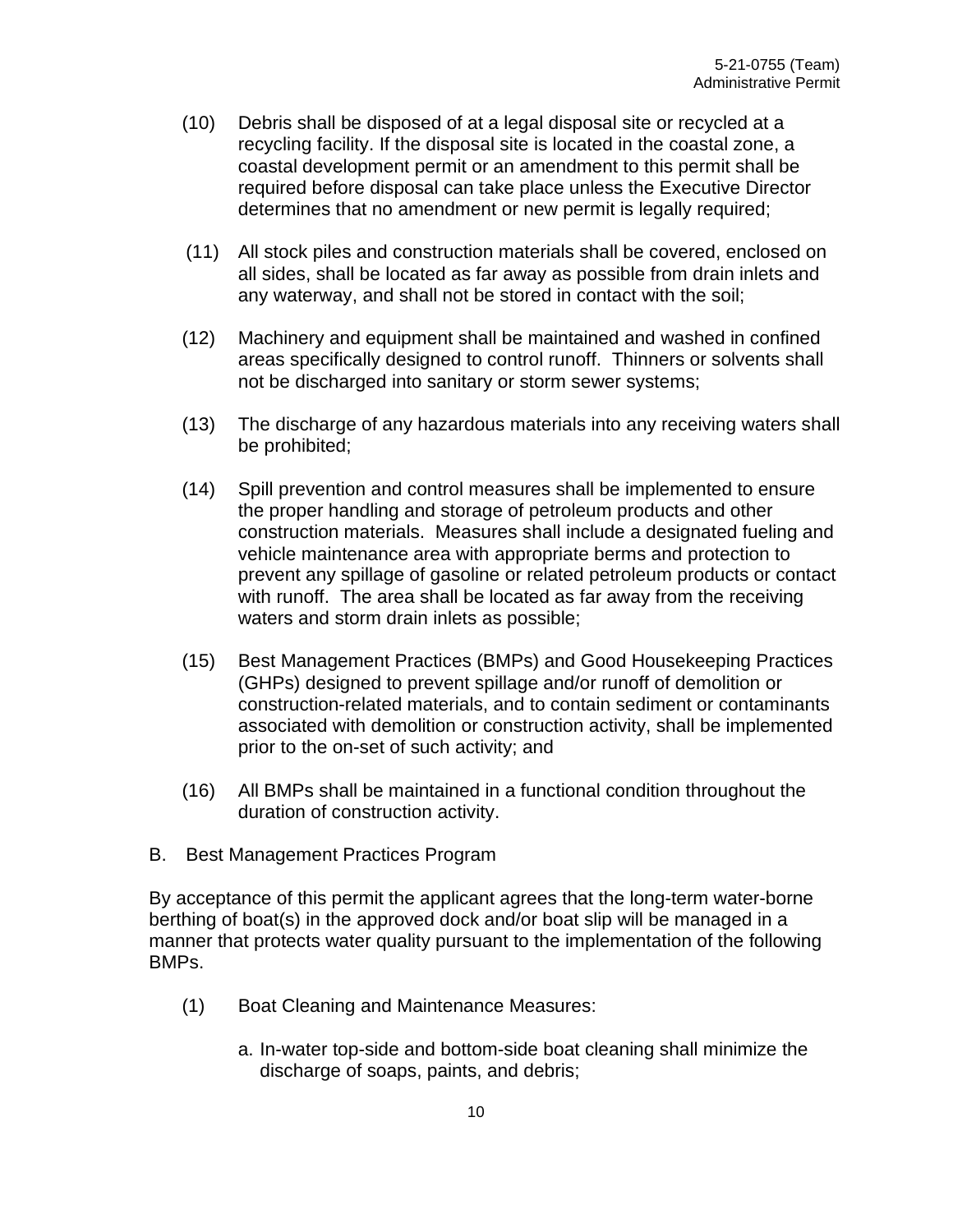- b. In-the-water hull scraping or any process that occurs under water that results in the removal of paint from boat hulls shall be prohibited. Only detergents and cleaning components that are designated by the manufacturer as phosphate-free and biodegradable shall be used, and the amounts used minimized; and
- c. The applicant shall minimize the use of detergents and boat cleaning and maintenance products containing ammonia, sodium hypochlorite, chlorinated solvents, petroleum distillates or lye.
- d. Any and all debris/trash found near the dock will be removed.
- (2) Solid and Liquid Waste Management Measures:
	- a. All trash, recyclables, and hazardous wastes or potential water contaminants, including old gasoline or gasoline with water, absorbent materials, oily rags, lead acid batteries, anti-freeze, waste diesel, kerosene and mineral spirits will be disposed of in a proper manner and will not at any time be disposed of in the water or gutter.
- (3) Petroleum Control Management Measures:
	- a. Boaters will practice preventive engine maintenance and will use oil absorbents in the bilge and under the engine to prevent oil and fuel discharges. Oil absorbent materials shall be examined at least once a year and replaced as necessary. Used oil absorbents are hazardous waste in California. Used oil absorbents must therefore be disposed in accordance with hazardous waste disposal regulations. The boaters will regularly inspect and maintain engines, seals, gaskets, lines and hoses in order to prevent oil and fuel spills. The use of soaps that can be discharged by bilge pumps is prohibited;
	- b. If the bilge needs more extensive cleaning (e.g., due to spills of engine fuels, lubricants or other liquid materials), the boaters will use a bilge pump-out facility or steam cleaning services that recover and properly dispose or recycle all contaminated liquids; and
	- c. Bilge cleaners which contain detergents or emulsifiers will not be used for bilge cleaning since they may be discharged to surface waters by the bilge pumps.
- (4) Leakage Measures:
	- a. Any leakage or spills must be immediately reported to the management team, Newport Beach Fire Department and/or the City of Newport Beach Hazmat Team.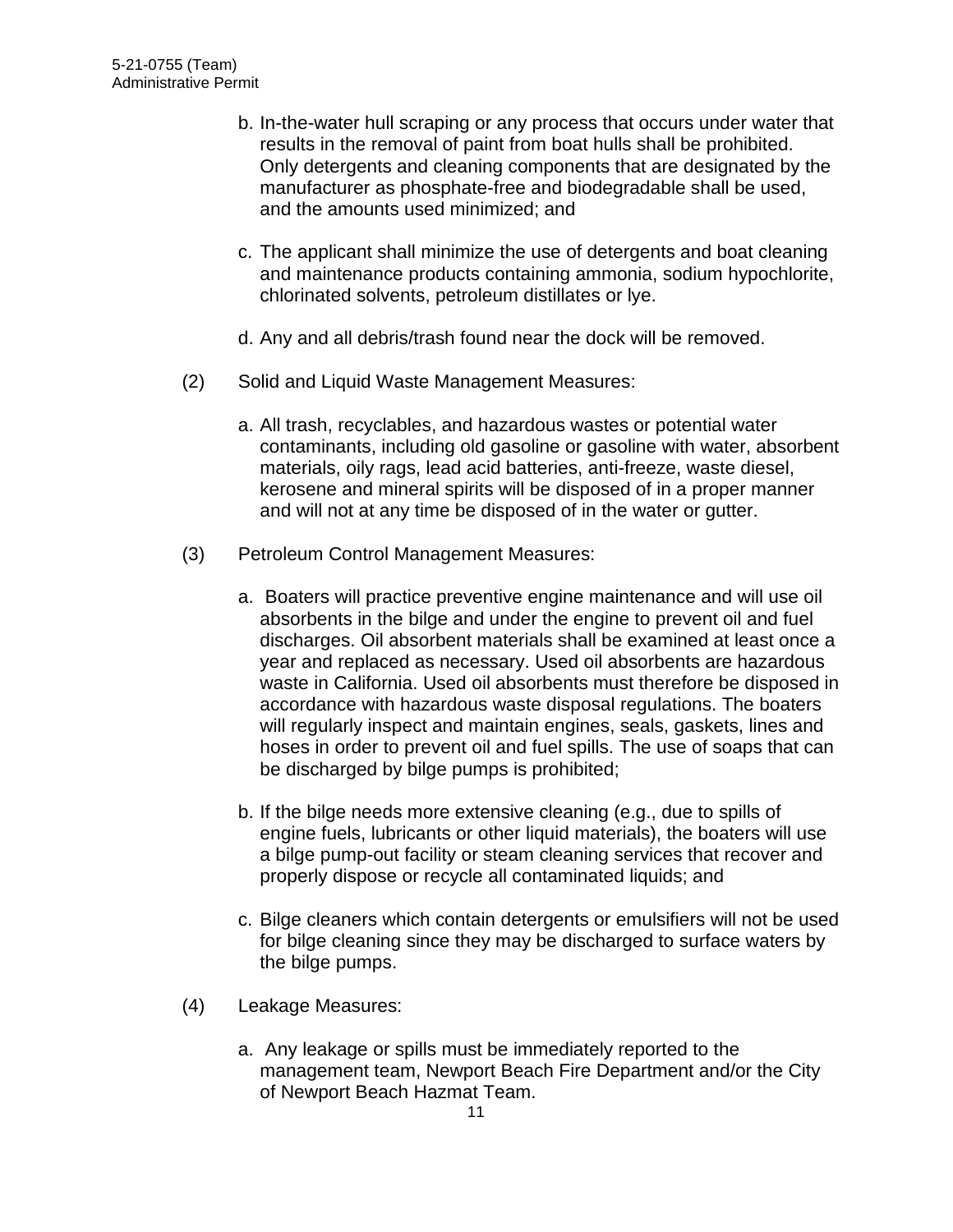- b. In the event of leakage or spill of hazardous materials to the marine environment, the source of the leakage or spill is terminated immediately.
- c. All tenant vessels should have absorbent pads on board. This product should be an oil-only absorbent product which soaks up hydrocarbons – gasoline, diesel fuel, oil, hydraulic fluids- but not water. Other absorbent products that "eat" hydrocarbons are not allowed. No boater shall pour loose remediation productions or spray any remediation products on the water at anytime.

## **2. Eelgrass Survey(s)**

- **A. Pre-Construction Eelgrass Survey.** A valid pre-construction eelgrass (Zostera marina) survey shall be completed during the period of active growth of eelgrass (typically March through October). The pre-construction survey shall be completed prior to the beginning of construction and shall be valid until the next period of active growth. The survey shall be prepared in full compliance with the "California Eelgrass Mitigation Policy" dated October 2014 (except as modified by this special condition) adopted by the National Marine Fisheries Service and shall be prepared in consultation with the California Department of Fish and Wildlife. The applicant shall submit the eelgrass survey for the review and approval of the Executive Director within five (5) business days of completion of each eelgrass survey and in any event no later than fifteen (15) business days prior to commencement of any development. If the eelgrass survey identifies any eelgrass within the project area which would be impacted by the proposed project, the development shall require an amendment to this permit from the Coastal Commission or a new coastal development permit.
- **B. Post-Construction Eelgrass Survey**. If any eelgrass is identified in the project area or the 10 meter buffer area by the pre-construction survey required by Subsection A of this condition, within 30 days of completion of construction, or within the first 30 days of the next active growth period following completion of construction that occurs outside of the active growth period, the applicant shall survey the project site and the 10 meter buffer area to determine if any eelgrass was adversely impacted. The survey shall be prepared in full compliance with the CEMP adopted by the NMFS (except as modified by this special condition), and in consultation with the CDFW. If side-scan sonar methods are to be used, evidence of a valid permit from CSLC must also be provided prior to the commencement of each survey period. The applicant shall submit the post-construction eelgrass survey for the review and approval of the Executive Director within thirty (30) days after completion of the survey. If any eelgrass has been adversely impacted, the applicant shall replace the impacted eelgrass at a minimum final 1.38:1 ratio on-site (mitigation: impact), or at another location, in accordance with the CEMP. Any exceptions to the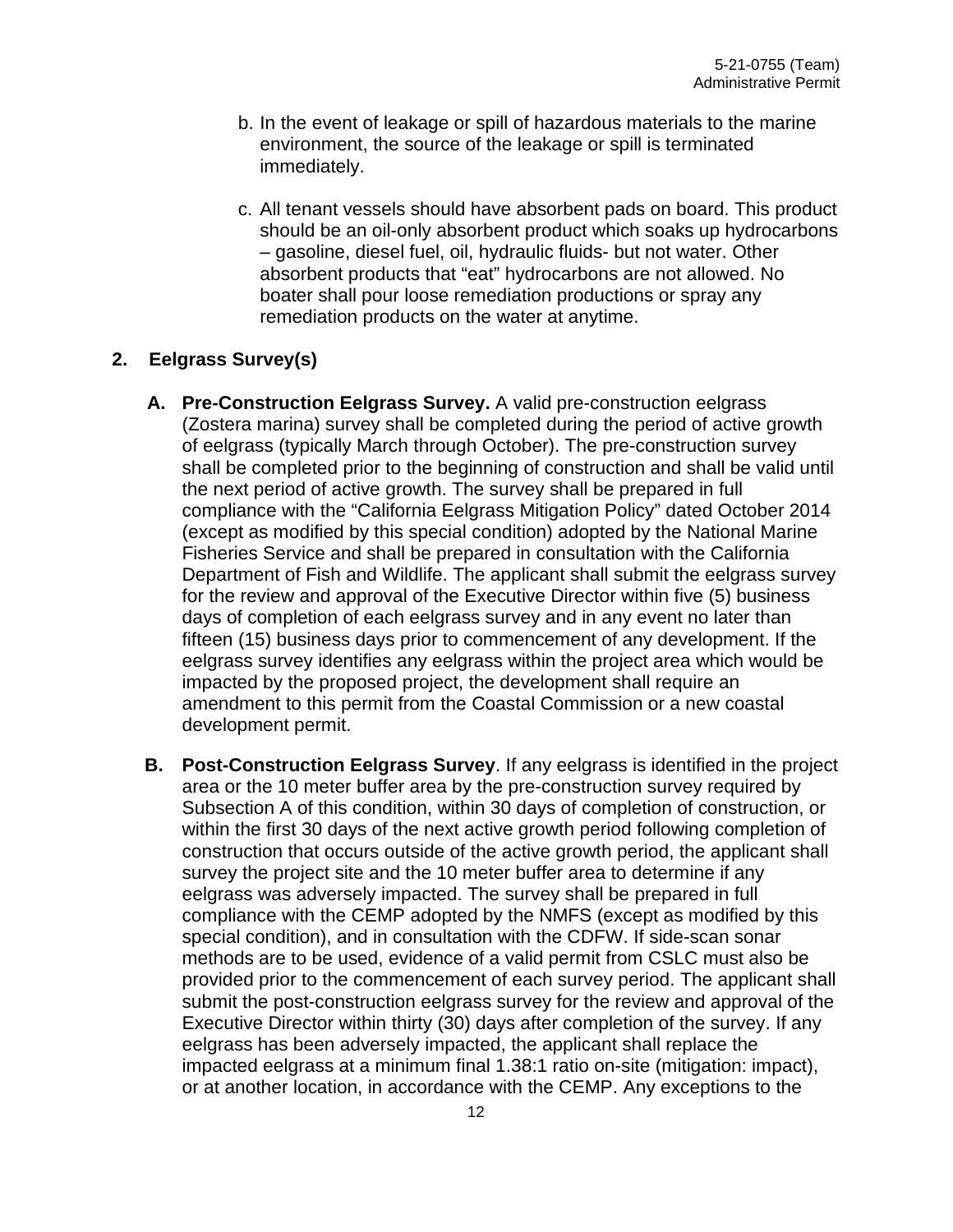required 1.38:1 minimum final mitigation ratio found within the CEMP shall not apply. Based on past performance of eelgrass mitigation efforts, in order to achieve this minimum, the appropriate regional initial planting ratio provided in the CEMP should be used. Implementation of mitigation to ensure success in achieving the minimum final mitigation ratio (1.38:1) shall require an amendment to this permit or a new coastal development permit unless the Executive Director provides a written determination that no amendment or new permit is required.

## **3. Pre-construction Caulerpa Sp. Survey**

- A. Two pre-construction surveys of the project area for Caulerpa species (Caulerpa) shall be conducted by a certified Caulerpa surveyor in accordance with the Caulerpa Control Protocol (version 5) [\(https://media.fisheries.noaa.gov/2021-12/caulerpa-control-protocol-v5.pdf\)](https://media.fisheries.noaa.gov/2021-12/caulerpa-control-protocol-v5.pdf). The surveys shall include the project area and a buffer area at least 10 meters beyond the project area to determine the presence of the invasive alga Caulerpa sp. The survey shall include a visual examination of the substrate.
- B. Within fifteen (15) business days of completion of the survey, the applicant shall submit the survey:
	- (1) for the review and approval of the Executive Director; and
	- (2) California Department of Fish & Wildlife Marine Region (Caulerpa@wildlife.ca.gov) and National Marine Fisheries Service (NOAA Fisheries) (nmfs.wcr.caulerpa@noaa.gov).
- C. Prior to initiation of any authorized Bottom Disturbing Activity within an Infected System, two surveys, initiated not less than 60 days apart, shall be conducted within the project area of potential effect (APE). The first survey shall be conducted using High Intensity Level techniques and the second survey shall be conducted using Eradication Area Level techniques. Both surveys shall be conducted within the same High Growth Period. Deviations from this condition may be considered on a case-by case basis by the appropriate regulatory agency in consultation with NOAA Fisheries and CDFW.
- D. At least one survey shall be conducted within 45 days of initiation of an authorized Bottom Disturbing Activity (a "Pre-Act Survey"). This survey could be the second (Eradication Area Level) survey conducted during the High Growth Period. However, project delays may require that a third survey be conducted prior to initiation of the Bottom Disturbing Activity in order to meet this 45-day requirement. If a third survey is required, this survey shall be conducted at either a High Intensity Level or Eradication Area Level as determined by the NOAA Fisheries/CDFW Contacts based upon site circumstances and proximity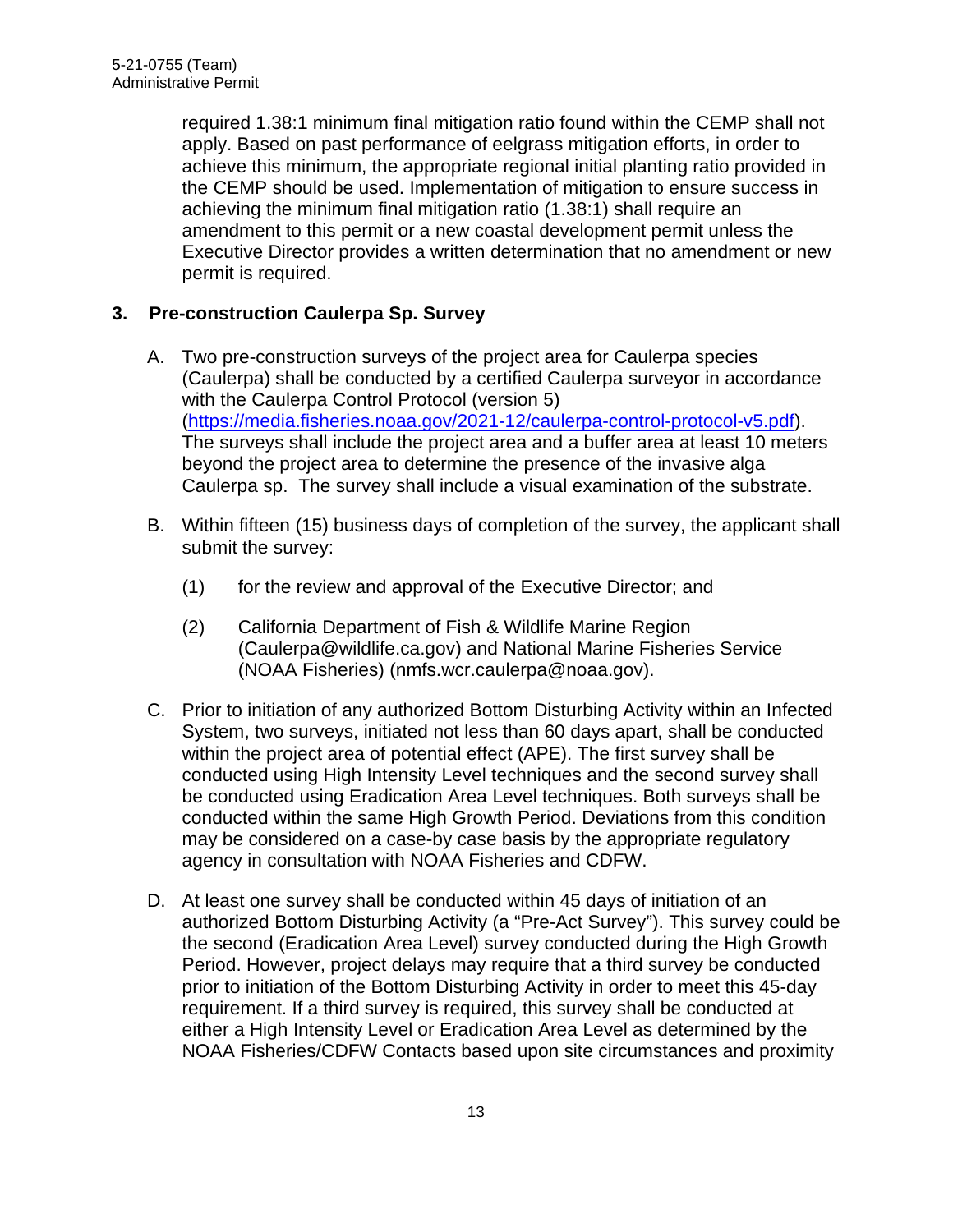to infestations. To determine appropriate survey level, please contact the NOAA Fisheries/CDFW Contacts with project specific information.

- E. If Caulerpa species is found within the project or buffer areas, the applicant shall not proceed with the project until:
	- (1) The applicant provides evidence to the Executive Director, subject to concurrence by the Executive Director, that all Caulerpa sp. discovered within the project and buffer area has been eliminated in a manner that complies with all applicable governmental approval requirements, including but not limited to those of the California Coastal Act, or
	- (2) The applicant has revised the project to avoid any contact with Caulerpa species. No revisions to the project shall occur without a Coastal Commission approved amendment to this coastal development permit unless the Executive Director determines that no amendment is legally required.

### **4. Public Rights and Public Trust**

The Coastal Commission's approval of this permit shall not constitute a waiver of any public rights that exist or may exist on the property. The permittee shall not use this permit as evidence of a waiver of any public rights that may exist on the property now or in the future.

### **5**. **Resource Agencies**

The permittee shall comply with all requirements, requests and mitigation measures from the Regional Water Quality Control Board (RWQCB); the U.S. Army Corps of Engineers (USACE), the California Department of Fish and Wildlife (CDFW), and the U.S. Fish and Wildlife Service (USFWS) with respect to preservation and protection of water quality and marine environment. Any change in the approved project that may be required by the above-stated agencies shall be submitted to the Executive Director in order to determine if the proposed change shall require a permit amendment pursuant to the requirements of the Coastal Act and the California Code of Regulations.

### **6. Future Development.**

This permit is only for the development described in CDP No. 5-21-0755. Pursuant to Title 14 of the California Code of Regulations, Section 13253(b)(6), the exemptions otherwise provided in Public Resources Code Section 30610(b) shall not apply to the development governed by CDP No. 5-21-0755, including the proposed private dock float system. Accordingly, any future improvements to the development authorized by this permit, including but not limited to repair and maintenance identified as requiring a permit in Public Resources Code Section 30610(d) and Title 14 of the California Code of Regulations, Sections 13252(a)-(b),